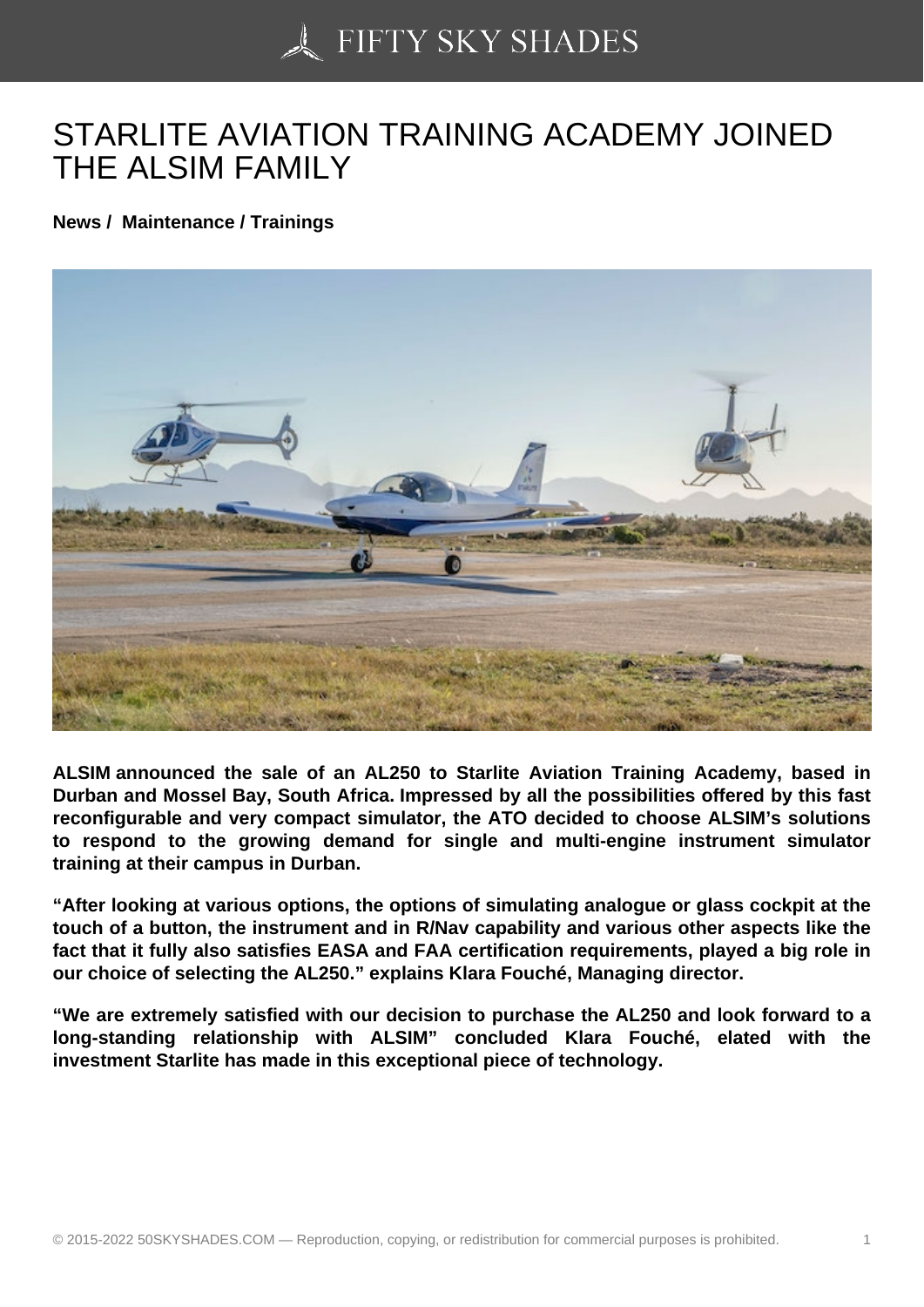

The AL250 simulator addresses initial phase training needs (PPL, CPL, IR/ME) and offers both classic and glass cockpit instrumentation for each flight model at the simple flick of a switch. This device has been extremely well received since its creation and more than 65 of these have already been installed and are in successful operation worldwide.

"We are very glad to welcome Starlite Aviation Training Academy among our customers and would like to thank them for their confidence. We are looking forward to installing the simulator in Durban's region and to starting a successful cooperation between our two companies" adds Nicolas de Lassus, Alsim Sales Account Manager.



Starlite Aviation Training Academy is a division of Starlite Aviation Group, a multi-facet and diverse aviation company offering a range of helicopter and fixed wing services world-wide. With an impressive history of having operated on 5 continents in over 30 countries around the globe, and with the reputation of achieving high standards, students who qualify through the Academy are assured of being extremely marketable once they graduate as a result of their association with the Company. Established in 1999, Starlite Aviation Training Academy is synonymous with some of the finest pilot training schools world-wide, offering both helicopter and aeroplane training to local, international and contract students in Durban and Mossel Bay, South Africa.